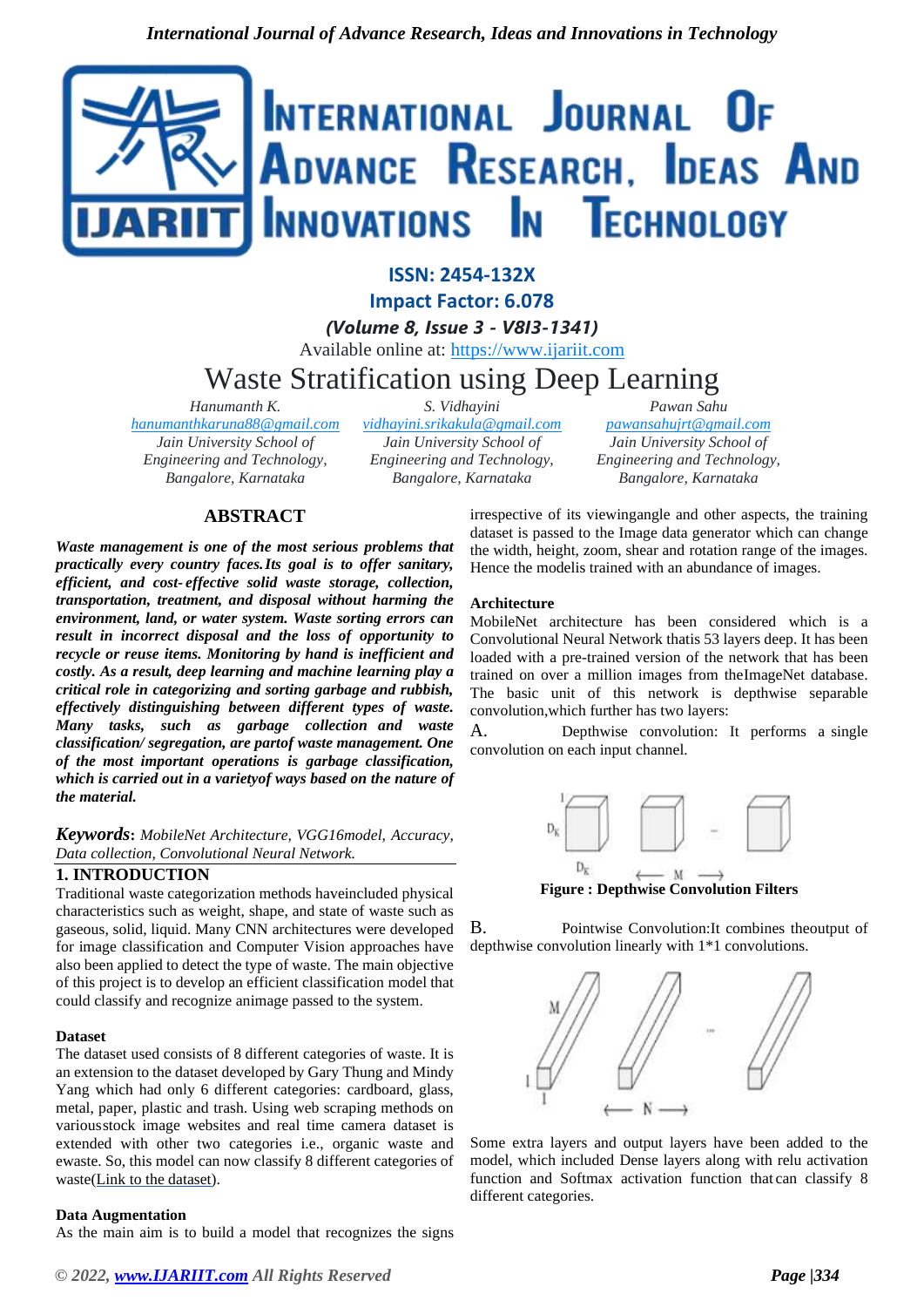## *International Journal of Advance Research, Ideas and Innovations in Technology*

| Type/Stride           | FilterShape               | Input Size                |  |
|-----------------------|---------------------------|---------------------------|--|
| Conv / $s2$           | 3x3x3x                    | 224 x 224 x 3             |  |
|                       | 32                        |                           |  |
|                       |                           |                           |  |
| Conv $dw / s1$        | $3 \times 3 \times 32$ dw | 112 x 112 x 32            |  |
| Conv / $s1$           | 1 x 1 x 32 x              | 112 x 112 x               |  |
|                       | 64                        | 32                        |  |
| Conv dw / $s2$        | 3 x 3 x 64dw              | $112 \times 112 \times$   |  |
|                       |                           | 64                        |  |
| Conv / s1             | 1 x 1 x 64 x              | 56 x 56 x 64              |  |
|                       | 128                       |                           |  |
| Conv dw $/s1$         | 3 x 3 x 128               | 56 x 56 x 128             |  |
|                       | dw                        |                           |  |
| Conv / $s1$           | 1 x 1 x 128               | 56 x 56 x 128             |  |
|                       | x 128                     |                           |  |
| Conv dw / $s2$        | $3 \times 3 \times 128$   | $56 \times 56 \times 128$ |  |
|                       | dw                        |                           |  |
| Conv $/s1$            | $1 \times 1 \times 128$   | 28 x 28 x 128             |  |
|                       | x 256                     |                           |  |
| Conv dw / $s1$        | $3 \times 3 \times 256$   | 28 x 28 x 256             |  |
|                       |                           |                           |  |
|                       | dw                        |                           |  |
| Conv / s1             | $1 \times 1 \times 256$   | 28 x 28 x 256             |  |
|                       | x 256                     |                           |  |
| Conv dw / s2          | $3 \times 3 \times 256$   | 28 x 28 x 256             |  |
|                       | dw                        |                           |  |
| Conv / $s1$           | $1 \times 1 \times 256$   | 14 x 14 x 256             |  |
|                       | x 512                     |                           |  |
| 5 x Conv dw           | 3 x 3 x 512               | 14 x 14 x 512             |  |
| $/s1$ Conv $/s1$      | dw                        | 14 x 14 x 512             |  |
|                       | 1 x 1 x 512               |                           |  |
|                       | x 512                     |                           |  |
| Conv dw / s2          | $3 \times 3 \times 512$   | $14 \times 14 \times 512$ |  |
|                       | dw                        |                           |  |
| Conv / $s1$           | 1 x 1 x 512               | 7 x 7 x 512               |  |
|                       | x 1024                    |                           |  |
| Conv dw / $s2$        | 3x3x                      | 7 x 7 x 1024              |  |
|                       | 1024 dw                   |                           |  |
| Conv / s1             | 1 x 1 x                   | 7 x 7 x 1024              |  |
|                       | 1024x                     |                           |  |
|                       |                           |                           |  |
|                       | 1024                      |                           |  |
| Avg Pool/s1           | Pool 7 x 7                | $7$ x $7$ x $1024\,$      |  |
| FC / S1               | 1024 x                    | 1 x 1 x 1024              |  |
|                       | 1000                      |                           |  |
| Softmax<br>$\sqrt{2}$ | Classifier                | 1 x 1 x 1000              |  |
| s1                    |                           |                           |  |

**Table 1: MobileNet Body Architecture**

which is used to classify the waste into different groups/types such as glass, metal, paper, and plastic etc. The proposed system is tested on the trash image dataset which was developed by Gary Thung and Mindy Yang, and is able to achieve an accuracy of 87% on the dataset.

Sai susanth, LM Livingston in 2021 proposed a work aimed to build an image classifier that identifies the object and detects the type of waste material using Convolutional Neural Network. In this work, four different models of the CNN, suchas ResNet50, DenseNet169, VGG16, and AlexNet, trained on ImageNet, are used to extract features from images and feed them into a classifier to make predictions and distinguish a type of waste from its corresponding category.

Himanshu Gupta, dristi yadav in 2020 presented a work that investigates a novel approach for waste segregation for its effective recycling and disposal by utilizing a deep learning strategy. TheYOLOv3 algorithm has been utilized in the Darknet neural network framework to train a self-made dataset. The network has been trained for 6 object classes (namely: cardboard, glass, metal, paper, plastic and organic waste).

## **3. RESULTS**

When the model was tested it classified the imagecorrectly with 99.65% accuracy. The classification report of the model was displayed as

follows:

#### **Table 2: Classification Report**

|         | precisio | recall | f1-score | support |
|---------|----------|--------|----------|---------|
|         | n        |        |          |         |
| cardboa | 0.98     | 0.93   | 0.96     | 61      |
| rd      |          |        |          |         |
| ewaste  | 0.96     | 0.98   | 0.97     | 82      |
| glass   | 0.98     | 0.82   | 0.89     | 76      |
| metal   | 0.87     | 0.97   | 0.92     | 62      |
| organic | 0.98     | 0.97   | 0.97     | 58      |
| waste   |          |        |          |         |
| paper   | 0.92     | 0.94   | 0.93     | 90      |
| Plastic | 0.85     | 0.96   | 0.90     | 73      |
| trash   | 0.79     | 0.71   | 0.75     | 21      |
| accurac |          |        | 0.93     | 523     |
| v       |          |        |          |         |
| weighte | 0.93     | 0.93   | 0.93     | 523     |
| d avg   |          |        |          |         |



## **2. LITERATURE REVIEW**

Olugboja adedeji, zenghui wang in 2019 proposedan intelligent waste material classification system,which is developed by using the 50-layer residual net pre-train (ResNet-50) Convolutional Neural Network model which is a machine learning tool and serves as the extractor, and Support Vector Machine (SVM)

## **4. CONCLUSION**

Waste management is a major issue, its purpose isto provide a hygienic environment. A small mistake in waste classification can lead to improper disposal and missed opportunities to reuse and recycle materials. This model is proposed to classify waste materials. This model can currently classify 8 different types of waste. Data was collected and cleaned very carefully before passing it to the model. Also, the dataset can be extended with different types of waste materials and more images. The idea of waste classification can be used in the recycling processof waste if the mode is reliable and accurate.

## **5. REFERENCES**

[1] Adedeji, O. and Wang, Z., 2019. Intelligent waste classification system using deep learning convolutional neural network. *Procedia Manufacturing*, *35*, pp.607-612.